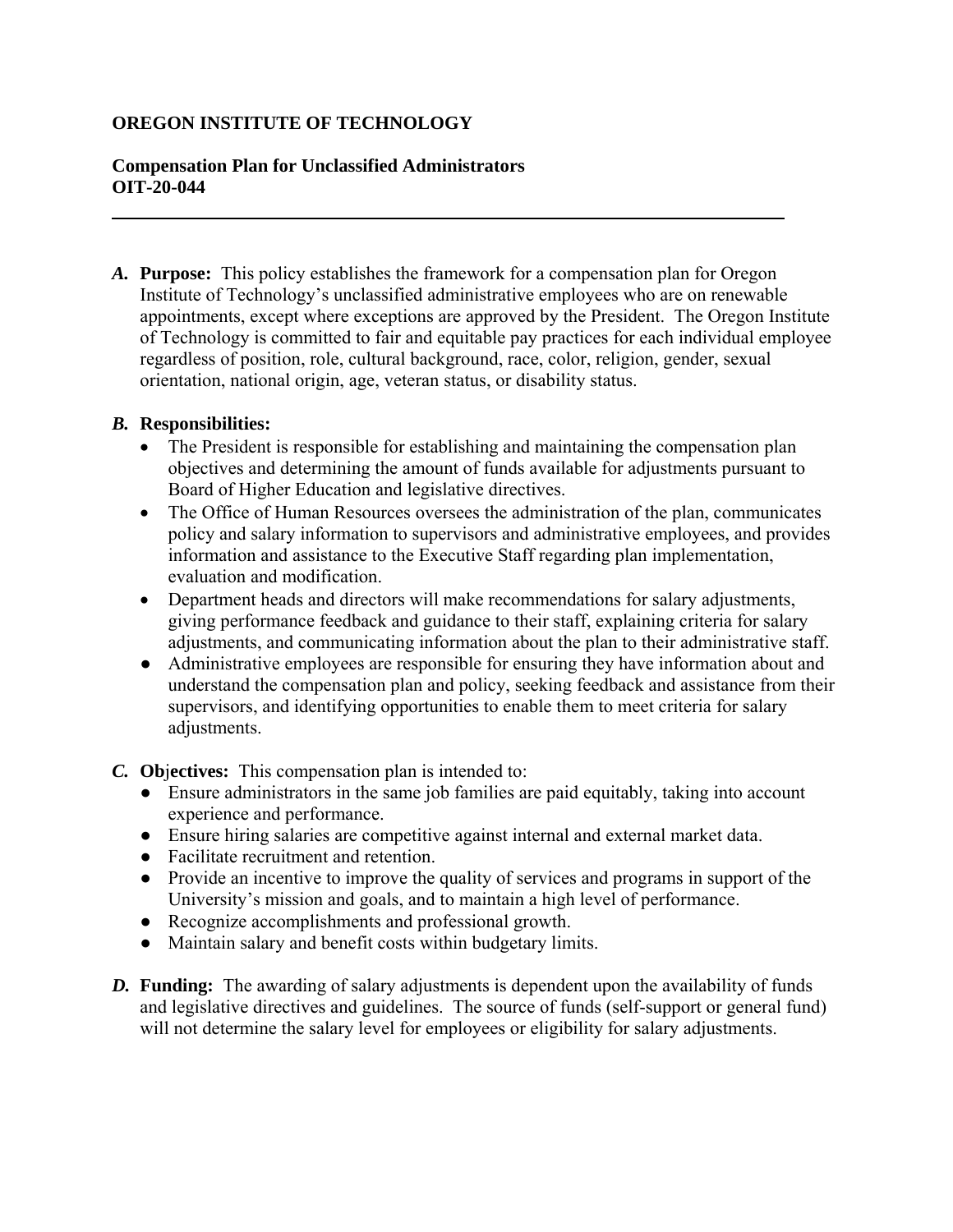- *E.* **Compensation Plan Structure:** The University uses a graded job family structure to establish appropriate pay ranges for positions. The pay ranges are based on competitive market value analysis practices. The structure is intended to:
	- Define the competitive pay position for the University.
	- Establish the lower and upper pay range limits for each job family.
	- Allow for differential pay levels between positions to recognize differing demands and responsibilities.
- *F.* **Maintaining Salary Ranges:** Periodically, the Office of Human Resources will initiate and conduct, at the request of the President, a market salary study of unclassified administrative positions and prepare a recommendation to the President on which ranges should be updated and salaries adjusted.
- *G.* **Innovation and Change:** The University's compensation approach is not static. The University leadership will monitor and evaluate internal changes and external market factors and trends that might impact its approach to compensation planning. As appropriate, modifications to existing practices will be introduced after due consideration of their consistency with and representation of the core values of the University.
- *H.* **Fair Labor Standards Act Eligibility:** The Office of Human Resources, in consultation with department heads and directors, determines exempt or non-exempt position status based on applicable federal and state wage and hour laws and regulations.
- *I.* **Appeal Process:** This Plan provides an annual process for appeal of job family placement.
- *J.* **Hold Harmless:** Salaries above the job family range at implementation of the compensation plan will not be decreased to fall into the job family range. Employees in this status may only participate in COLAs and Bonus Awards until the current salary no longer exceeds the maximum of the job family range.
- *K.* **Administrative Procedures:** Administrative Procedures shall be promulgated to facilitate the administration of this policy and shall be periodically reviewed by the President or designee(s) for revision.